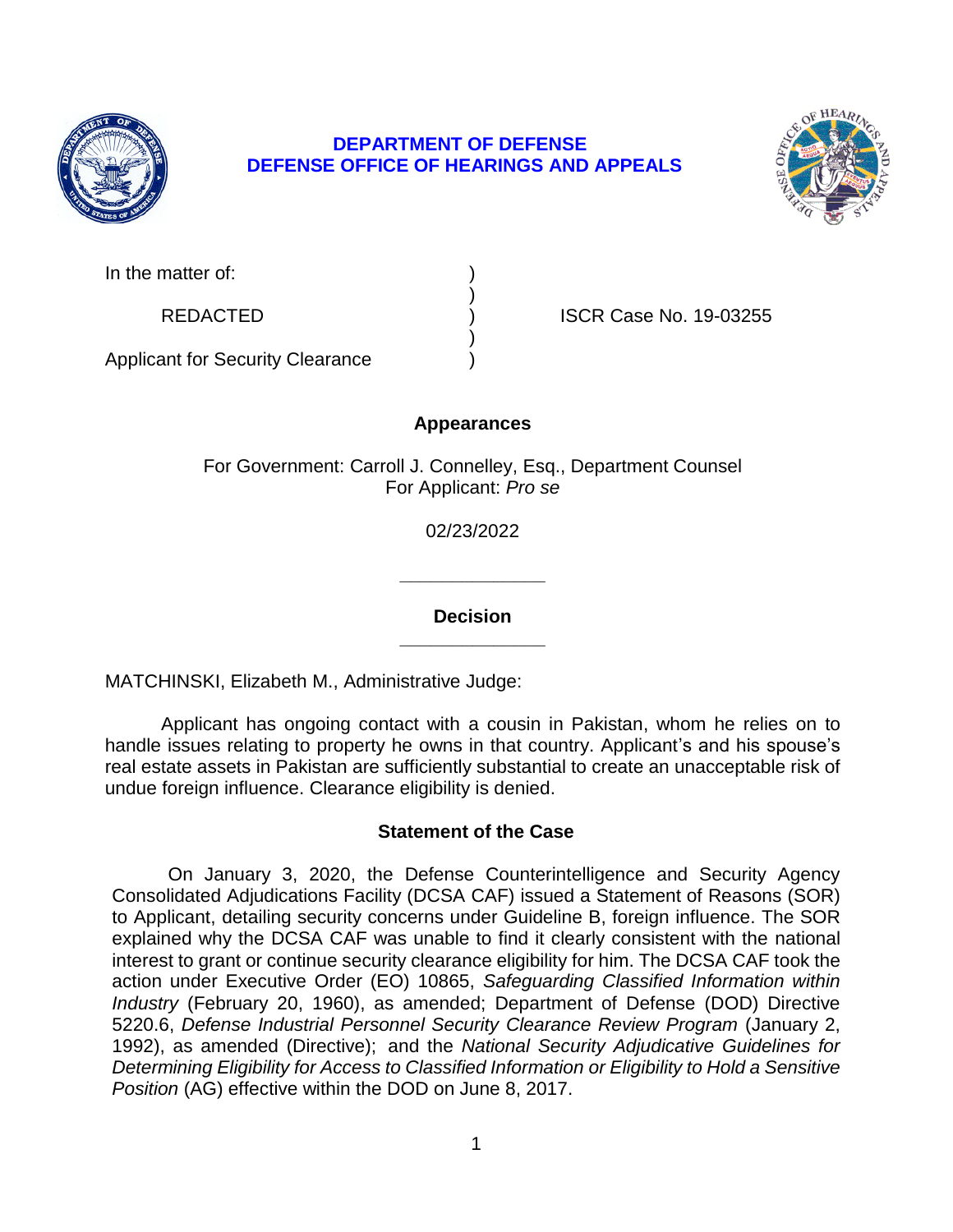a hearing before an administrative judge from the Defense Office of Hearings and Appeals (DOHA). Processing of the case to a hearing was delayed because of the COVID-19 pandemic. On February 17, 2021, a DOHA Department Counsel indicated that the Government was ready to proceed to a hearing. On March 8, 2021, the case was assigned to me to conduct a hearing to determine whether it is clearly consistent with the national security interests of the United States to grant or continue a security clearance for Applicant. I received the case file and assignment on March 12, 2021. On January 22, 2020, Applicant responded to the SOR allegations and requested

 On March 15, 2021, I informed Applicant of the option of having a virtual hearing online using the Defense Collaboration Services (DCS) system. Applicant requested an in-person hearing, which caused further delay in scheduling due to pandemic-related travel restrictions for the Government. After some coordination with the parties, on October 22, 2021, I scheduled an in-person hearing for Applicant to be held on December 2, 2021.

 At the hearing held as scheduled, the Government withdrew Guideline B allegation admitted in evidence without any objections. Applicant objected to my consideration of a summary report of his subject interviews, which was proposed as GE 2, and the document was not admitted in evidence due to lack of authentication under ¶ E3.1.20 of the Directive. At the Government's request, I incorporated into the record a Request for Administrative Notice Islamic Republic of Pakistan, dated April 6, 2020, as a hearing exhibit (HE I), as set forth below. Applicant testified, as reflected in a hearing transcript SOR ¶ 1.c. One Government exhibit (GE 1) and 11 Applicant exhibits (AEs A-K) were (Tr.) received on December 10, 2021.

 After the hearing, I reopened the record for comment from both parties as to my 5, 2022, Applicant made some representations that were evidentiary in nature. His response was entered into the record as AE L without any objections from the consideration of updated State Department publications. In his response dated February Government.

### **Ruling on Request for Administrative Notice**

 At the hearing, the Government submitted a request for administrative notice concerning the Islamic Republic of Pakistan (Pakistan) dated April 6, 2020. The Government's request for administrative notice was based, in part, on eight publications of the U.S. State Department: *Pakistan 2018 Human Rights Report*, dated March 3, 2019; *Pakistan Travel Advisory*, dated January 31, 2020; *Security Alert – U.S. Embassy Islamabad, Pakistan*, dated January 3, 2020; *Security Alert – U.S. Consulate General Lahore, Pakistan*, dated January 7, 2020; *Security Alert – U.S. Consulate General Lahore, Pakistan*, dated January 11, 2020; *2018 Country Reports on Terrorism*, dated  October 2019; *Pakistan 2019 Crime and Safety Report: Lahore*, dated July 2, 2019;  *Pakistan 2019 Crime and Safety Report: Peshawar*, dated July 3, 2019. The request was also based on a publication of the U.S. Central Intelligence Agency, *The World Fact Book:*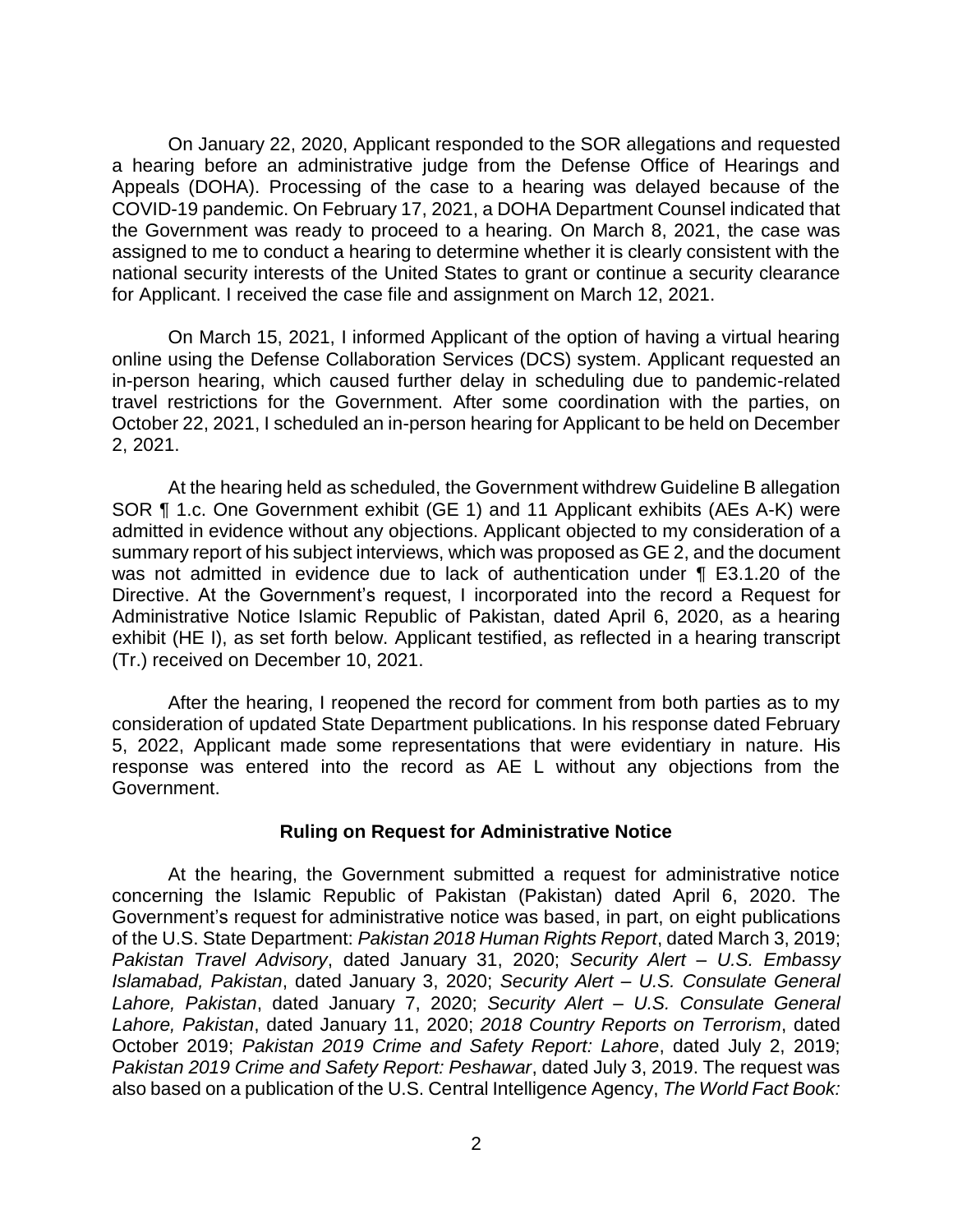*Pakistan*, updated on January 29, 2020, and on a publication of the U.S. Congressional Research Service, *Pakistan – U.S. Relations*, dated January 15, 2019. Department Counsel provided extracts of the source documents and the URLs where the full documents could be obtained. Applicant confirmed that he received the Government's request for administrative notice with the extracts.

 Pursuant to my obligation to take administrative notice of the most current political conditions in evaluating Guideline B concerns (*see* ISCR Case No. 05-11292 (App. Bd. Apr. 12, 2007)), I informed the parties that I would take administrative notice of the facts requested by the Government with respect to Pakistan, subject to the relevance and materiality of the source documentation, including whether the facts are substantiated by reliable government sources, and subject to any valid objections from Applicant. As his rebuttal to the Government's request, Applicant provided information about Pakistan for my consideration in AEs C-I.

 The Government's request of April 6, 2020, was not based on current information in several aspects. Under Appeal Board precedent, the administrative judge is required to take notice, even *sua sponte*, of current official pronouncements of the U.S. government which have a bearing on the issues to be resolved in a given case. In that regard, I noted that the U.S. State Department had issued its *2020 Country Reports on Human Rights Practices: Pakistan*, on March 30, 2021. An updated bilateral relations fact sheet, *U.S. Relations with Pakistan*, was issued on January 20, 2021. On November 15, 2021, the State Department issued an updated *Pakistan Travel Advisory*. These documents were issued before Applicant's hearing. Accordingly, I informed the parties on January 30, 2022, that I intended to review these publications of the State Department for administrative notice purposes. I provided them with the URLs where the documents could be accessed, and gave them a response deadline of February 11, 2022.

 Applicant responded on February 5, 2022. He did not object to my consideration of the updated documents, but asked that I take into account the historical relationship between the United States and Pakistan. The Government did not file any objections to the updated documents. Accordingly, copies of the publications were incorporated in the record as HEs II-IV for administrative notice purposes.

## **Findings of Fact**

stepmother (SOR ¶ 1.a), two stepbrothers (SOR ¶ 1.b), and a cousin (SOR ¶ 1.d) are resident citizens of Pakistan; that Applicant's father transferred property to him in 2016 (SOR ¶ 1.e); that Applicant has two bank accounts in Pakistan with about \$16,000 on spouse owns two properties in Pakistan valued at approximately \$160,000 (SOR ¶ 1.g); that Applicant's spouse has a bank account in Pakistan with about \$2,000 on deposit (SOR ¶ 1.h); and that Applicant possesses an overseas Pakistan identification (ID) card to conduct monetary transactions in Pakistan (SOR ¶ 1.i). The amended SOR alleges under Guideline B that Applicant's father and deposit (all values in US dollars unless specified as rupees) (SOR ¶ 1.f); that Applicant's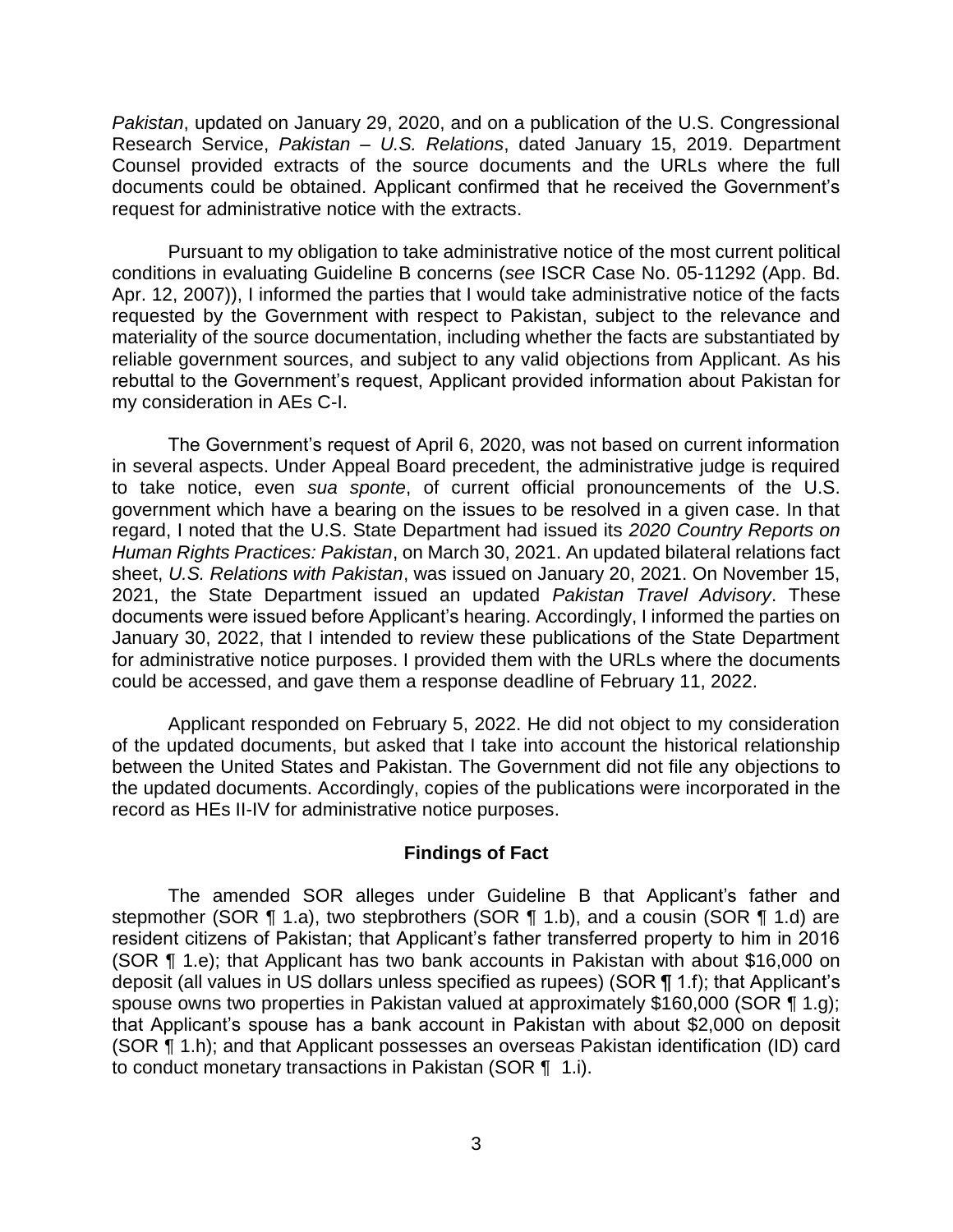When Applicant responded to the SOR, he explained that his father died in 2018. He admitted that his stepmother, two stepbrothers, and cousin are resident citizens of Pakistan, but he denied any current contact with his stepmother or stepbrothers. He stated that he has infrequent interactions with his cousin "as she takes care of a house that [he] inherited from [his] father." Applicant admitted the allegations concerning his and his spouse's financial and property interests in Pakistan. He also admitted that he possesses an Overseas Pakistan ID card because it is required to conduct monetary transactions in Pakistan. He asked that he be allowed to retain the security clearance he has held for almost 15 years.

 After considering the pleadings, exhibits, and transcript, I make the following findings of fact.

 Applicant is 67 years old. He was born and raised in Pakistan as were his two sisters. Applicant's parents were born in what was then India, but became resident citizens of Pakistan after the country gained its independence. His mother died in March of a three-star general) before a military coup in 1977, when the new president brought him into Pakistan's civilian government. He represented a branch of Pakistan's military in a civilian capacity and served as a cabinet minister for a succession of different departments in Pakistan's government before leaving government service in 1984 or 1972. (GE 1.) His father was a high-ranking member of Pakistan's military (the equivalent 1985. (Tr. 45-48, 60.)

 Applicant graduated from high school in Pakistan in 1972. From 1972 to 1973, June 1974, he enlisted in Pakistan's military so that he could attend an aeronautical engineering college funded in part by the U.S. military in Pakistan. (GE 1; Tr. 44.) States Air Force. He provided a positive reference for Applicant in November 1977, attesting that Applicant was a top student, able to think clearly and independently, and motivated to excel in the classroom and in his research activities. He opined that Applicant Applicant studied on a scholarship at a technical university in the Middle East. (AE B.) In Applicant's instructor for three electrical engineering courses was a captain in the United would be very successful in graduate school. (AE A.)

 After Applicant earned his bachelor's degree in January 1977, he continued serving as an officer in Pakistan's military until March 1980. He had become disillusioned after new military leadership downplayed the importance of engineering within the military, and two years after obtaining a transfer out of maintenance engineering, he was discharged from his military obligation. (GE 1; Tr. 43-45.)

 In August 1980, Applicant came to the United States on a student visa to pursue his master's degree. (GE 1; Tr. 43.) While he was in college in the United States, his father married a Pakistani resident citizen with three sons. (GE 1; Tr. 34.) Applicant did not develop much of a personal relationship with his stepmother or stepbrothers. He visited with them "once in a while" when he was in Pakistan. (Tr. 34.)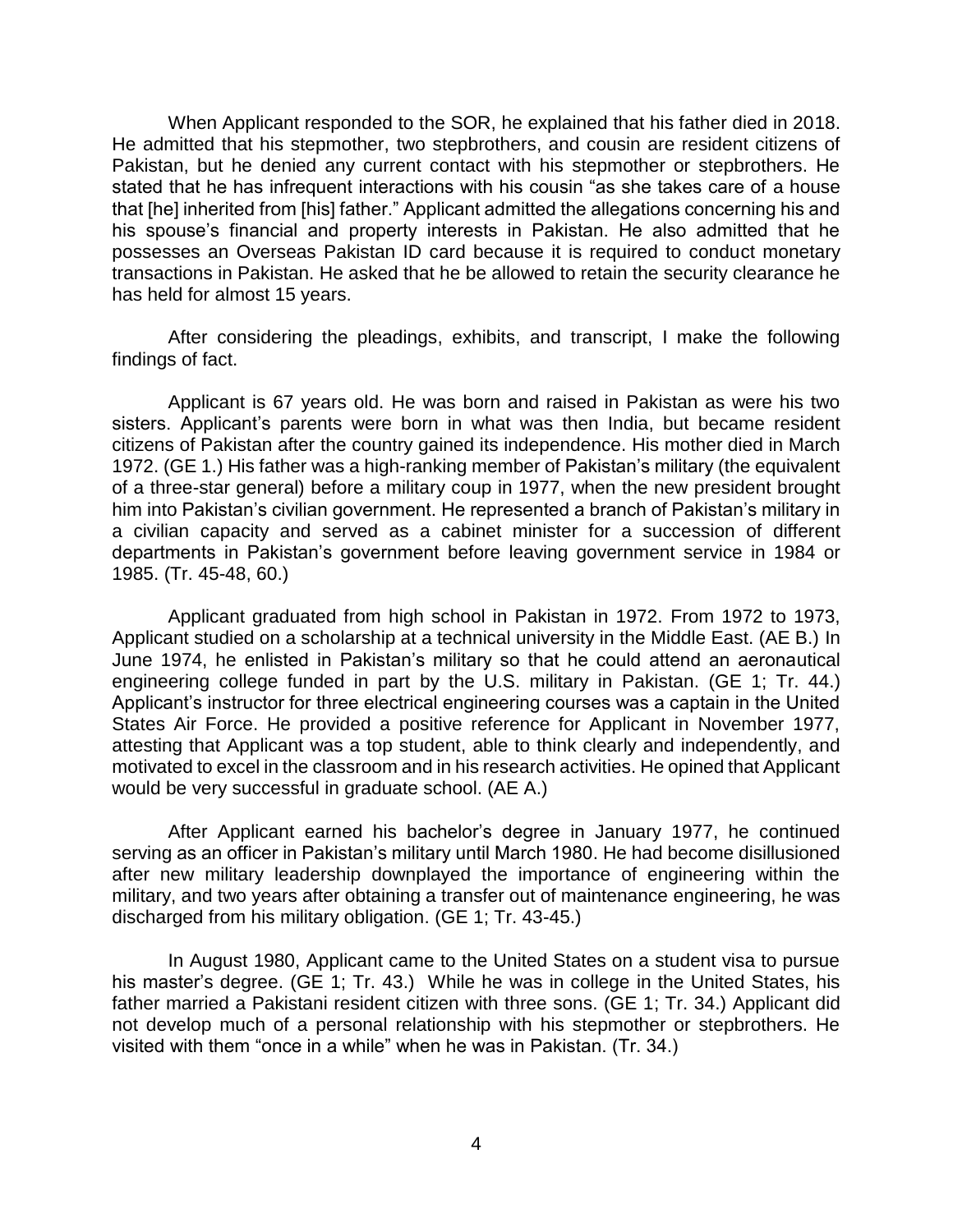In September 1981, Applicant earned his master's degree from a public university in the United States. (GE 1; Tr. 50.) Early in September 1981, he married a resident citizen of Pakistan in Pakistan. Applicant and his spouse decided to make their home and raise a family in the United States. Their three children, a son age 37 and daughters ages 35 and 26, are U.S. resident citizens from birth. Applicant became a U.S. citizen by naturalization in August 1992. His acquisition of U.S. citizenship served to automatically revoke his citizenship with Pakistan. Applicant's spouse has U.S. citizenship. The date of her naturalization is not in evidence. In July 1996, Applicant and his spouse purchased their current residence in the United States. (GE 1.)

 Applicant obtained his first U.S. passport in November 1992. He traveled to Pakistan on his U.S. passport, annually or every other year, to visit his father before his father's death in 2018. (GE 1; Tr. 34.) During some of his trips to Pakistan, he visited his parents-in-law before their deaths, and some extended family members (uncles and a cousin) who lived in the same city as his in-laws. (Tr. 51.)

 Since 1985, Applicant has operated his own business as a self-employed consultant in the United States. During his early career, he was involved in industrial laboratory. He was granted a secret clearance for his duties in July 2005. In August 2012, Applicant ended his consultancy because the laboratory wanted him to become a full- time employee rather than pay him as a business. (GE1.) product development that was not defense-related. In June 2004, Applicant became involved in DOD-applied research as a consultant to a federally-funded development

 In August 2012, Applicant began working as a contractor for another federally- funded laboratory. On August 31, 2015, Applicant completed and certified as accurate a Questionnaire for National Security Positions to renew his clearance eligibility. He disclosed that, as a U.S. citizen, he holds an identification card issued by the Pakistan government to "people of Pakistani origin living in the US," so that he can conduct monetary transactions in Pakistan. He indicated that he had in-person contact with his father in Pakistan to as recently as May 2014. Applicant's siblings had acquired U.S. citizenship and were living in the United States as of August 2015, while his stepmother and two of his three stepbrothers were resident citizens of Pakistan. Applicant indicated that he had monthly contact by telephone or electronic means with his stepmother. He had in-person contact with one stepbrother when he was in Pakistan to as recently as April 2012. He had annual contact with the other stepbrother in Pakistan to as recently as August 2014. His third stepbrother had acquired U.S. citizenship and was living in the United States as of August 2015. (GE 1.)

 In response to an SF 86 inquiry concerning whether he or his spouse had any foreign financial interests, Applicant reported that he had received his share of agricultural land inherited from his mother. The land was worth about \$200,000 when it was sold. He disclosed that he had deposited \$15,000 in a bank account in Pakistan from the sale of land, and there was \$7,000 in the account as of August 2015. He reported on his SF 86 that his spouse had \$2,000 in a bank account in Pakistan from the sale of land. She sold a plot of land in Pakistan worth about \$20,000 in March 2010 and used the proceeds to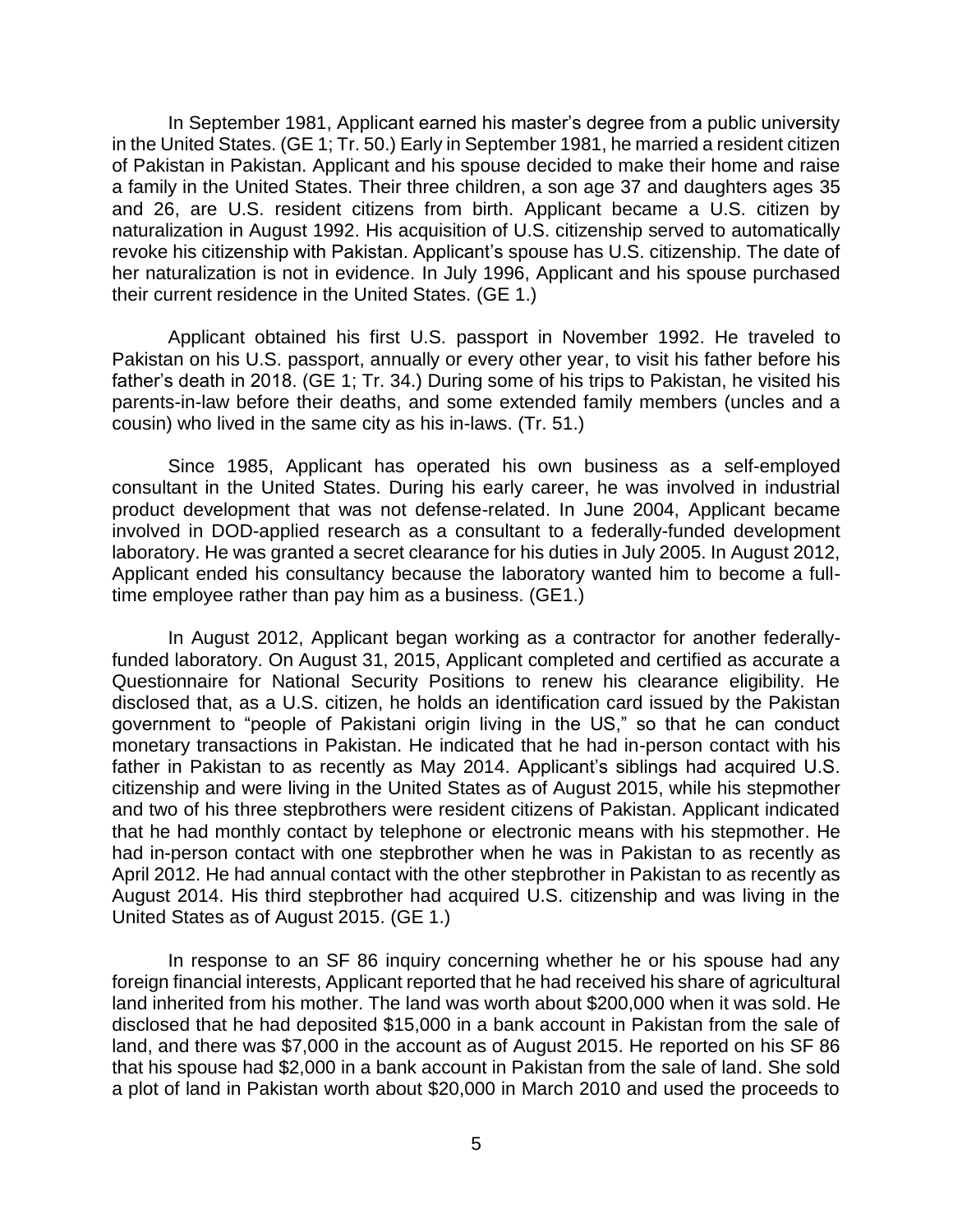purchase two plots of land in Pakistan for \$60,000 in May 2010. The value of those plots had appreciated to \$100,000. Applicant listed among his foreign travels six trips to Pakistan between April 2008 and September 2014 to visit family or friends. (GE 1.)

 Regarding the sale of the agricultural land that Applicant and his sisters co- inherited from their mother, his sisters gave him power of attorney to sell the land. He sold the land around May 2011 and deposited \$130,000 to \$140,000 from the sale into his bank account in Pakistan. After transferring his sisters' shares to them, he transferred about \$80,000 of his share to his bank account in the United States to pay college expenses for his son and older daughter and private high school expenses for his younger daughter. (Tr. 35.) He kept about \$15,000 in his U.S. dollar account in the Pakistani bank. (Tr. 52-53.)

 Applicant's father transferred ownership of one of his three properties in Pakistan to Applicant in 2016. (Answer.) His father deposited \$10,000 to \$15,000 into Applicant's bank account in Pakistan to pay for renovations to the property. (Tr. 53.) Applicant rents out two units, and his cousin in Pakistan, who is in her 70s and "real estate savvy," handles the issues involving the property for him. He needs someone in Pakistan to sign contracts on his behalf, and she lives in the same sector as the property, so it is convenient for her to oversee the property. Applicant's cousin is not affiliated with Pakistan's government. (Tr. 36-40.) Applicant indicated in response to the SOR that his interactions with his cousin were "infrequent." (Answer.) He testified that he currently contacts his cousin only when repairs are needed to the property or when tenancy changes. (Tr. 55.) Applicant contacted his cousin in mid-to-late November 2021 regarding repairs being made to the premises. (Tr. 56.)

 In the fall of 2021, Applicant listed his property in Pakistan for sale at an asking price of over \$2 million. He is willing to accept its current market value of \$2 million. (Tr. of the city. (Tr. 40.) He has three real estate agents trying to sell the property. (AE L.) Due to the current exchange rate of rupees to dollars, continuing to rent it out does not make economic sense, and he has little reason to keep the property, given his immediate family and siblings live in the United States. (Tr. 40-41.) Two of Applicant's children are 55.) He believes it will take some time to sell, given it "is a pricey land" in an older sector physicians while the third works as an architect. (Tr. 50.)

Applicant continues to maintain two bank accounts in Pakistan: an account in dollars and an account in Pakistan rupees. Under Pakistan's laws, rent is required to be paid in rupees, even by non-Pakistani tenants. For a short time, his cousin was a signatory on the rupee account while he was having the premises renovated. He took her off his rupee account in Pakistan because she had to disclose the assets on her income tax returns, and it affected her tax rate. (Tr. 54.) Applicant is currently the only signatory to his bank accounts in Pakistan. He maintains the dollars account for the ease of currency transfers out of Pakistan. (Tr. 36.) The balance of that account is currently around \$3,000. (Tr. 53.) He has about 600,000 rupees (almost \$3,400) in the rupees account. (Tr. 53- 54.) Applicant retains his ID card issued by Pakistan's government to its former citizens so that he can conduct currency transactions in Pakistan. It is not a travel card. (GE 1.)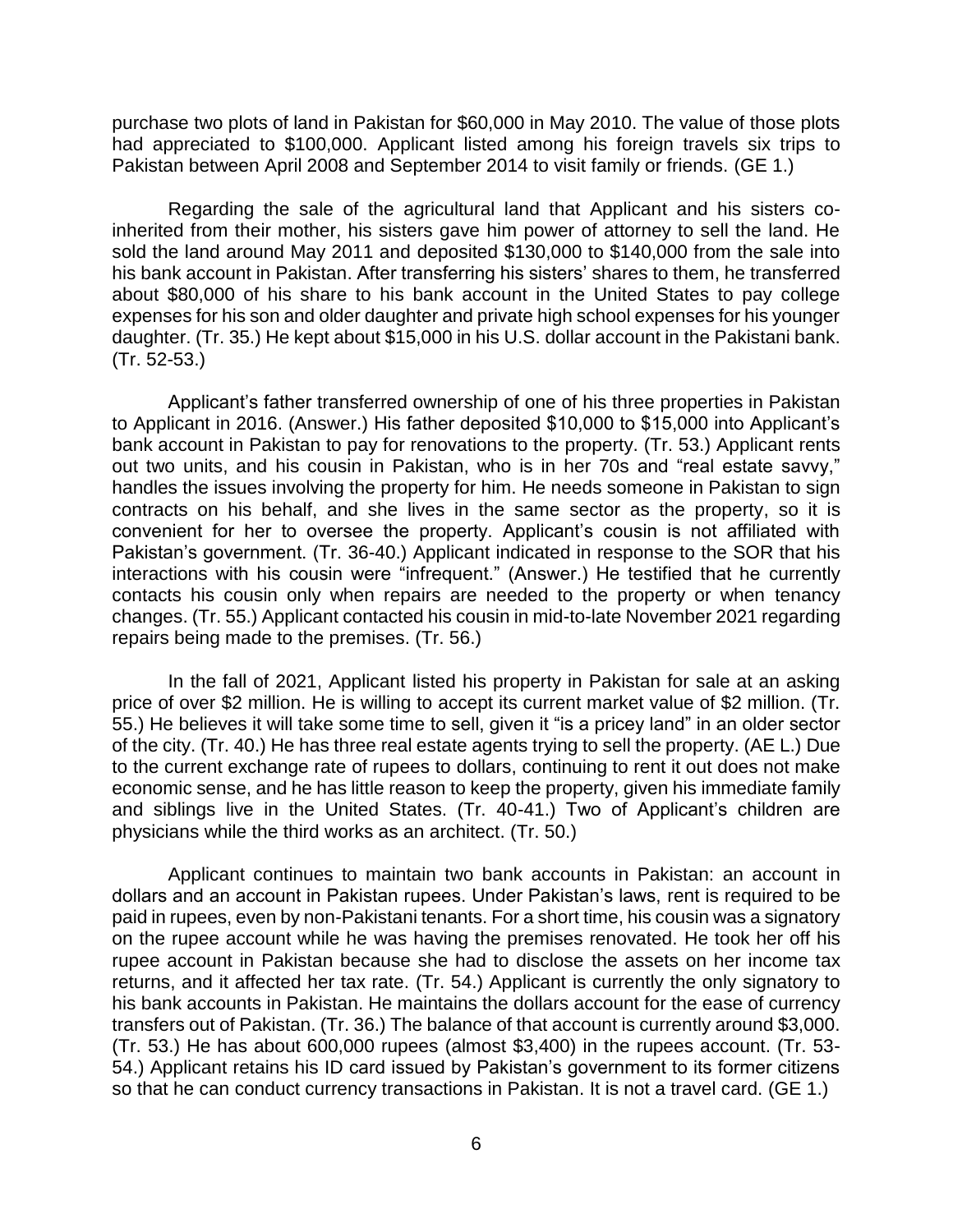Applicant's spouse still owns two plots of land in Pakistan. Their aggregate value has appreciated to approximately \$250,000 to \$300,000. His spouse does not have a present intention to divest herself of those assets. She continues to have a bank account in Pakistan, but the account has largely been inactive so the amount on deposit has not changed significantly from 2015. (Tr. 57-58.)

 Applicant denies that he could be pressured because of his and his spouse's financial assets in Pakistan, which he considers as "not important to their overall financial situation." Applicant and his spouse's home in the United States is valued around \$1.5 million, and their equity in the house is about \$1 million. Applicant has \$100,000 in an individual retirement account in the United States. (Tr. 41.)

 Applicant traveled to Pakistan in 2018 on the death of his father. He returned to Pakistan in early 2019, to settle matters related to his father's estate. (Tr. 34, 52.) He asserts that his settlement of his father's estate was acrimonious and left no chance of him having any interactions with his stepmother or stepbrothers in the future. (Answer.) Applicant sees little reason for him to travel to Pakistan in the future. (Tr. 35.)

 Applicant wants to continue to contribute to the U.S. interests. He is currently contributing to three projects for three different defense organizations. (AE L.)

### **Administrative Notice**

 Administrative notice is not taken of the source documents in their entirety, but of specific facts properly noticed and relevant and material to the issues. I take administrative notice of the facts requested by the Government in HE I and of other facts set forth in the source publications from the U.S. State Department, including the updated IV). Inasmuch as AEs C-I pertain to Pakistan or Pakistani entities and do not involve human rights report (HE II), bilateral relations fact sheet (HE III), and travel advisory (HE Applicant, relevant facts in those exhibits are also set forth below.

 Pakistan is a federal parliamentary republic. Prime Minister Imran Khan assumed office in 2018 after the Pakistan Tehreek-e-Insaaf (PTI) party took a plurality of seats in the July 2018 general elections. The United States has had diplomatic relations with Pakistan since the country's independence in 1947. The United States and Pakistan work closely on a wide array of issues, including efforts to stabilize Afghanistan, counterterrorism, energy, trade, and investment. Pakistan has been designated by the United States as a major non-NATO ally. (AE C.) The United States, Pakistani, and German navies conducted a tri-lateral passing exercise on September 6, 2021, to strengthen cooperation and advance a common vision to ensure peace and stability. On September 7, 2021, the United States and Pakistan engaged in bilateral training to continue the substantive collaboration between the two countries. (AE D.) The United States has been one of the largest sources of foreign direct investment in Pakistan, and remains Pakistan's largest export market. Over the past few years, Pakistan has been strengthening its trade and investment ties with other European countries, including the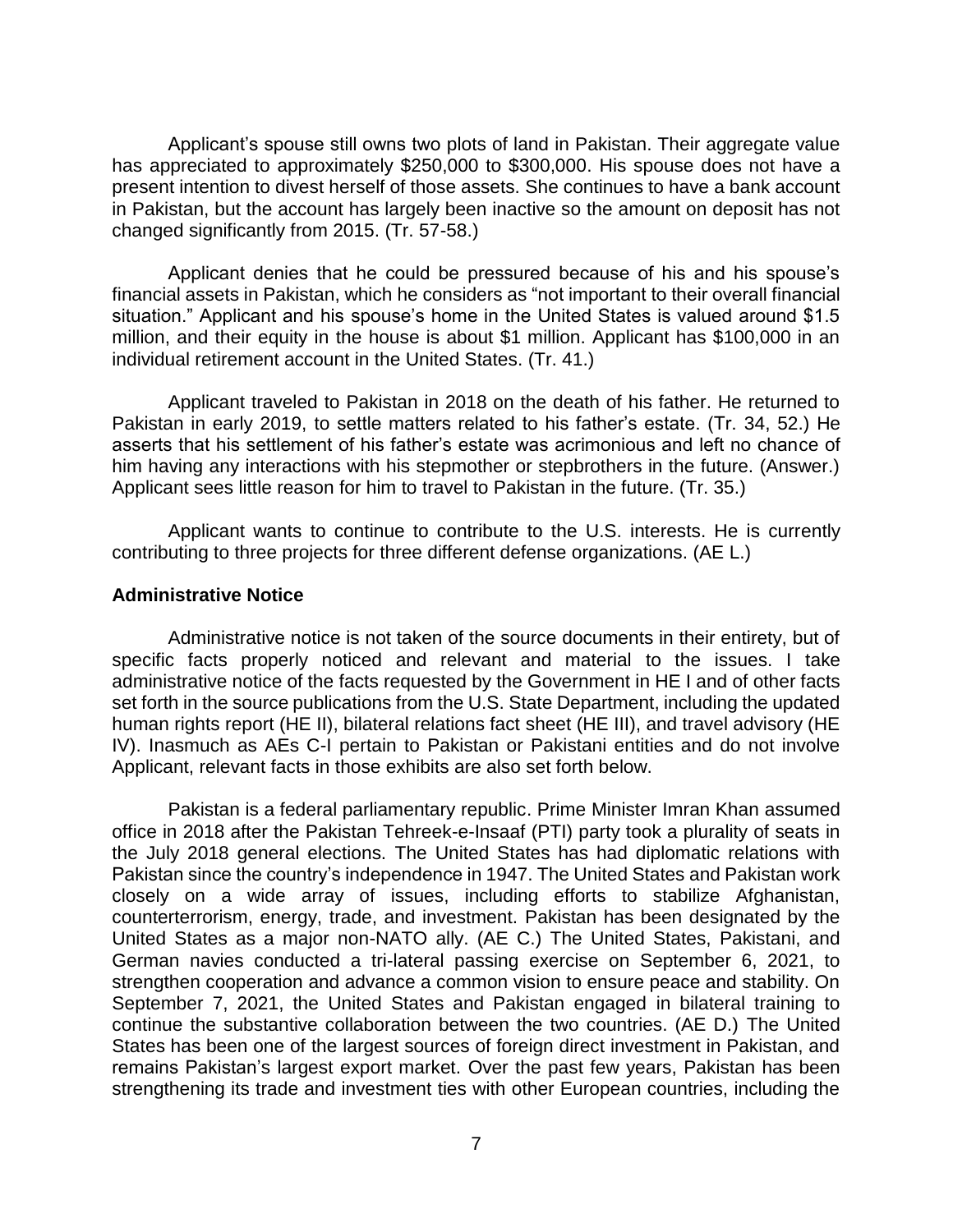United Kingdom. (AEs F-G.) Net foreign direct investment in Pakistan jumped to an 11 month high at \$236 million in September 2021. (AE E.)

 Pakistan has been engaged in a decades-long armed conflict with militant groups that target government institutions and civilians, including the Tehrik-i-Taliban Pakistan territory in accord with the country's National Action Plan against terrorism. However, due to Pakistan's failure to take decisive and irreversible action against these groups, the United States suspended security assistance to Pakistan in January 2018, with narrow exceptions in U.S. national security interests. In January 2019, the U.S. Director of National Intelligence told a Senate panel that Pakistan is recalcitrant to deal with militant groups. It remains a safe haven for numerous Islamist extremist and terrorist groups. Although the Pakistani government voiced support for political reconciliation between the Afghan government and the Afghan Taliban, it did not restrict the Afghan Taliban and Haqqani Network from operating in Pakistan and Afghanistan using Pakistan-based safe (TTP) and other militant networks. Pakistan has taken actions against externally-focused militant groups and United Nations-designated terrorist organizations operating within its havens.

 Pakistan's security environment has improved since 2014. Yet Pakistan remains at high risk for terrorism. Militants and terrorist groups, including the TTP, Lashkar-e- Jhangvi, and the Islamic State Khorasan Province targeted civilians, journalists, community leaders, security forces, law enforcement officers, and schools, killing and injuring hundreds with bombs, suicide attacks, and other forms of violence in 2020. On November 15, 2021, the U.S. State Department issued a Level 3 – Reconsider Travel to Pakistan due to terrorism and sectarian violence. Terrorist groups continue plotting attacks in Pakistan. A local history of terrorism and ongoing ideological aspirations of violence by extremist elements have led to indiscriminate attacks on civilian as well as local military and police targets. The State Department advises that terrorists may attack with little or no warning, targeting transportation hubs, shopping malls, military and government facilities. While rare in the capital Islamabad, terrorist acts continue in other areas of Pakistan. Large-scale terrorist attacks have resulted in numerous casualties, with most of the attacks occurring in the Balochistan and the Khyber (FATA). The current travel warning to these areas is Level 4 – Do Not Travel due to terrorism and kidnapping. The United States has limited ability to provide emergency services to U.S. citizens in Pakistan due to the security environment. Travel by U.S. installations, airports, universities, tourist locations, schools, hospitals, places of worship, Pakhtunkhwa (KPK) provinces, including the former Federally Administered Tribal Areas government personnel within Pakistan is restricted.

 Police have primary domestic security responsibility for most of the country with local police being under the jurisdiction of provincial governments. Paramilitary organizations, including the Frontier Corps which operates in Balochistan and KPK provinces, including the former FATA, and the Rangers, which operate in Sindh and Punjab, provide security services under the authority of the Ministry of Interior. Pakistan's military is the lead security agency in many areas of the former FATA. The military and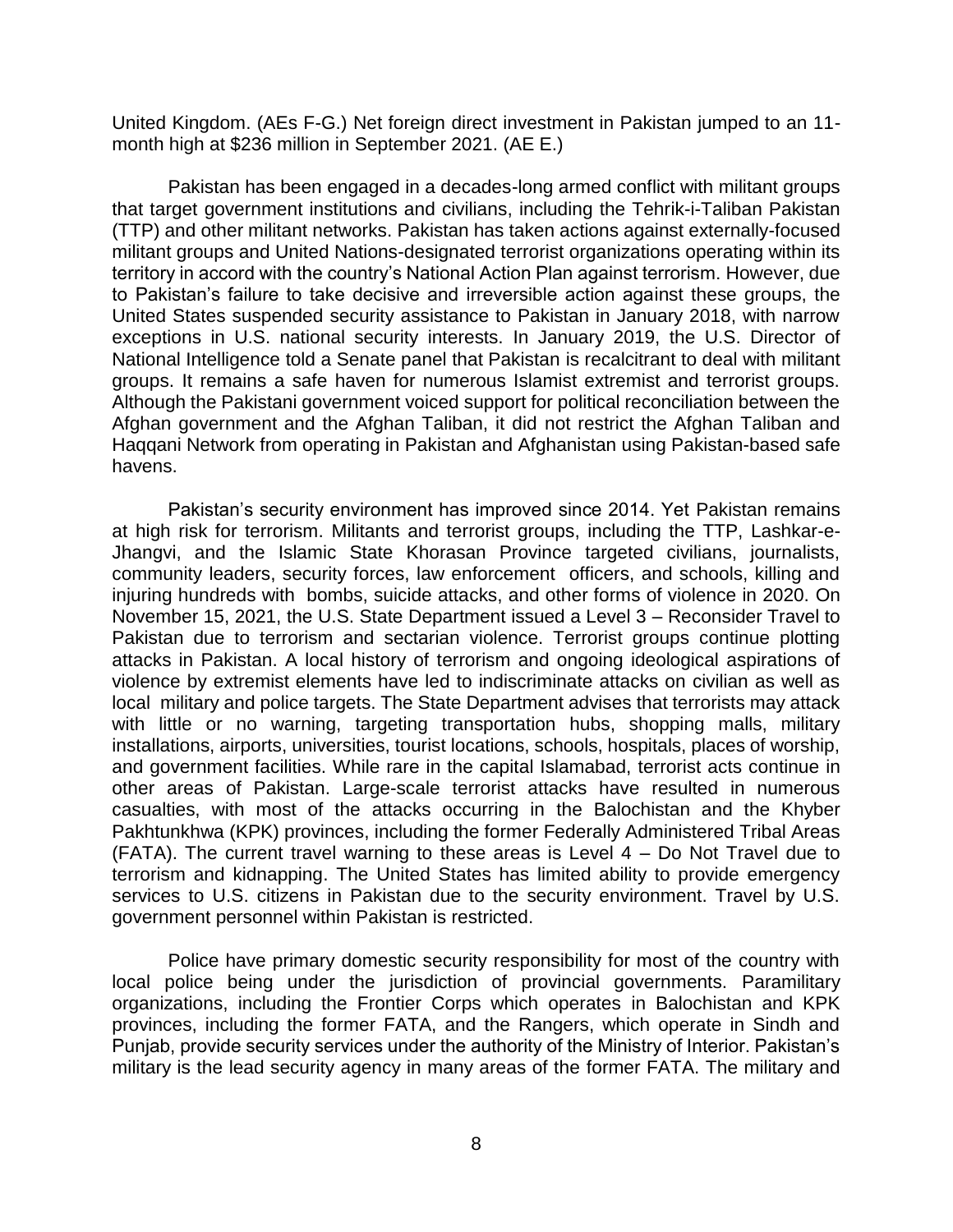intelligence services operate independently and without effective civilian oversight. Members of the security forces committed numerous abuses in 2020.

 Significant human rights issues in Pakistan included unlawful or arbitrary killings by the government or its agents, including extrajudicial killings; forced disappearance by the government or its agents; torture and cases of cruel, inhuman, and degrading treatment or punishment by the government or its agents; arbitrary detention; harsh and life-threatening prison conditions; and political prisoners and politically-motivated reprisal. A prominent tribal figure and Pashtun rights leader, who had been recently released from jail for speeches critical of the Pakistani military establishment, died after being shot by identified actors outside his home on May 1, 2020. There were numerous reports of fatal attacks against police and security forces in Pakistan in 2020. Kidnappings and forced disappearances of persons took place in nearly all areas of the country. There were reports of police making arrests to extract bribes. While the law provides for an independent judiciary, the judiciary was often subject to external influences, such as fear of reprisal from extremist elements in terrorism or blasphemy cases and public politicization of high-profile cases.

 with privacy; serious restrictions on free expression, the press, and the Internet, including violence against journalists, censorship, and Internet-site blocking; government of workers; severe restrictions on religious freedom; restrictions on freedom of movement; corruption within the bureaucracy; lack of accountability for gender violence; unlawful and 2020, the U.S. Department of State designated Pakistan as a Country of Particular Concern under the 1998 International Freedom Act, as amended, for having engaged in Other human rights abuses included arbitrary or unlawful government interference interference with the rights of peaceable assembly and freedom of association, including recruitment of child soldiers; and the use of the worst forms of child labor. In 2018, 2019, or tolerated severe violations of religious freedom.

 There was a lack of government accountability, and abuses often went unpunished, fostering a culture of impunity among perpetrators, whether official or unofficial. Authorities seldom punished government officials for human rights abuses in and human rights abuses by non-state actors contributed to human rights problems, although to a lesser extent than in previous years due to the overall decline in terrorist activity and military, police, and law enforcement campaigns against militant and terrorist 2020. Corruption was pervasive in politics and government in 2020. Terrorist violence groups. Political, sectarian, criminal, and ethnic violence continued in Karachi in 2020.

#### **Policies**

The U.S. Supreme Court has recognized the substantial discretion the Executive Branch has in regulating access to information pertaining to national security, emphasizing that "no one has a 'right' to a security clearance." *Department of the Navy v. Egan*, 484 U.S. 518, 528 (1988). When evaluating an applicant's suitability for a security clearance, the administrative judge must consider the adjudicative guidelines. In addition to brief introductory explanations for each guideline, the adjudicative guidelines list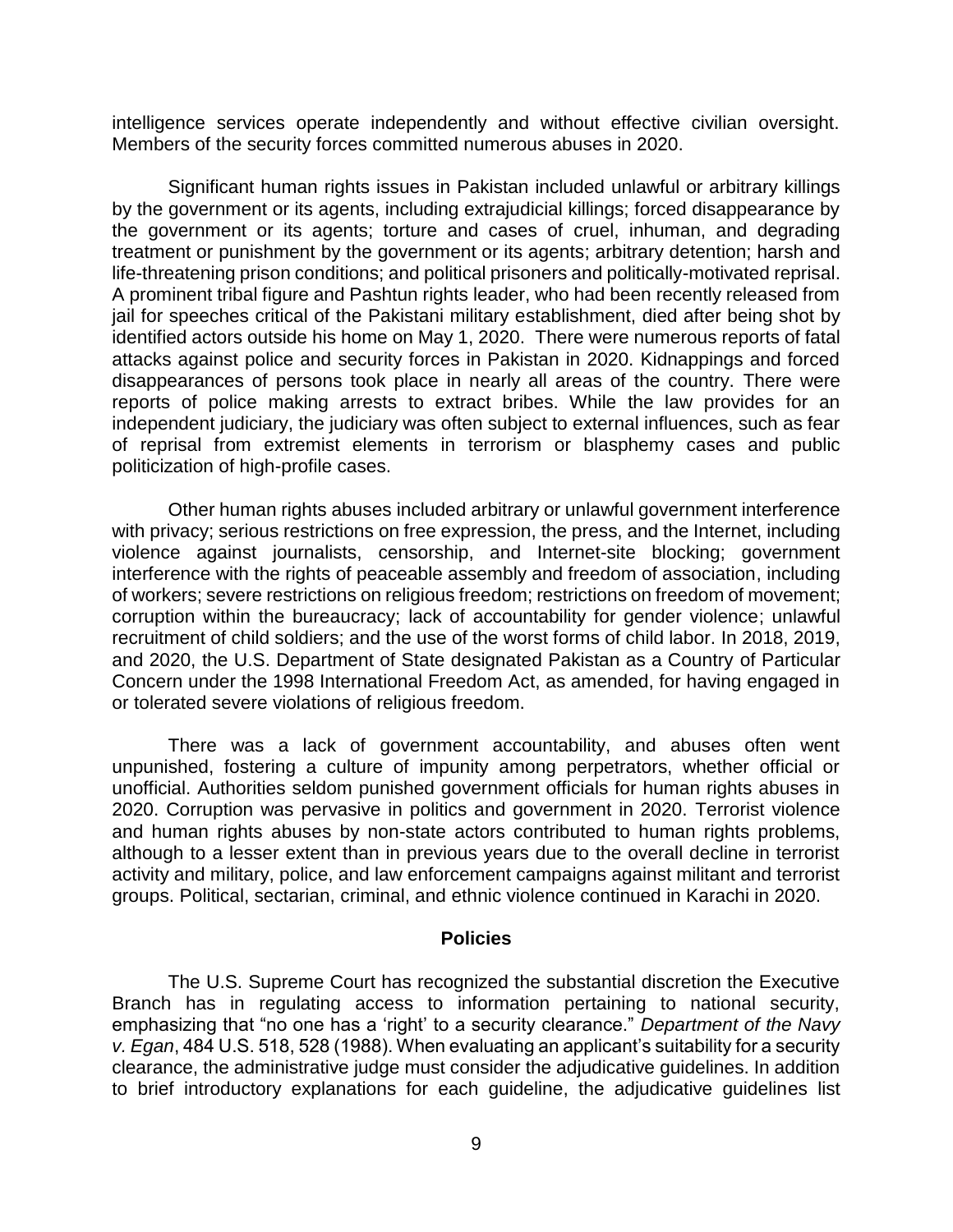potentially disqualifying conditions and mitigating conditions, which are required to be considered in evaluating an applicant's eligibility for access to classified information. These guidelines are not inflexible rules of law. Instead, recognizing the complexities of human behavior, these guidelines are applied in conjunction with the factors listed in the adjudicative process. The administrative judge's overall adjudicative goal is a fair, impartial, and commonsense decision. According to AG ¶ 2(a), the entire process is a conscientious scrutiny of a number of variables known as the "whole-person concept." The administrative judge must consider all available, reliable information about the person, past and present, favorable and unfavorable, in making a decision.

The protection of the national security is the paramount consideration. AG  $\P$  2(b) eligibility will be resolved in favor of the national security." In reaching this decision, I have drawn only those conclusions that are reasonable, logical, and based on the evidence contained in the record. Under Directive ¶ E3.1.14, the Government must present evidence to establish controverted facts alleged in the SOR. Under Directive ¶ E3.1.15, the applicant is responsible for presenting "witnesses and other evidence to rebut, explain, extenuate, or mitigate facts admitted by applicant or proven by Department Counsel. . . ." The applicant has the ultimate burden of persuasion to obtain a favorable requires that "[a]ny doubt concerning personnel being considered for national security security decision.

 A person who seeks access to classified information enters into a fiduciary relationship with the Government predicated upon trust and confidence. This relationship transcends normal duty hours and endures throughout off-duty hours. The Government reposes a high degree of trust and confidence in individuals to whom it grants access to classified information. Decisions include, by necessity, consideration of the possible risk that the applicant may deliberately or inadvertently fail to safeguard classified information. Such decisions entail a certain degree of legally permissible extrapolation about potential, rather than actual, risk of compromise of classified information. Section 7 of EO 10865 provides that decisions shall be "in terms of the national interest and shall in no sense be a determination as to the loyalty of the applicant concerned." *See also* EO 12968, Section 3.1(b) (listing multiple prerequisites for access to classified or sensitive information).

## **Analysis**

## **Guideline B: Foreign Influence**

 The security concern relating to the guideline for foreign influence is articulated in AG ¶ 6:

 Foreign contacts and interests, including but not limited to, business, financial, and property interests, are a national security concern if they result in divided allegiance. They may also be a national security concern if they create circumstances in which the individual may be manipulated or induced to help a foreign person, group, organization, or government in a way that is inconsistent with U.S. interests or otherwise made vulnerable to pressure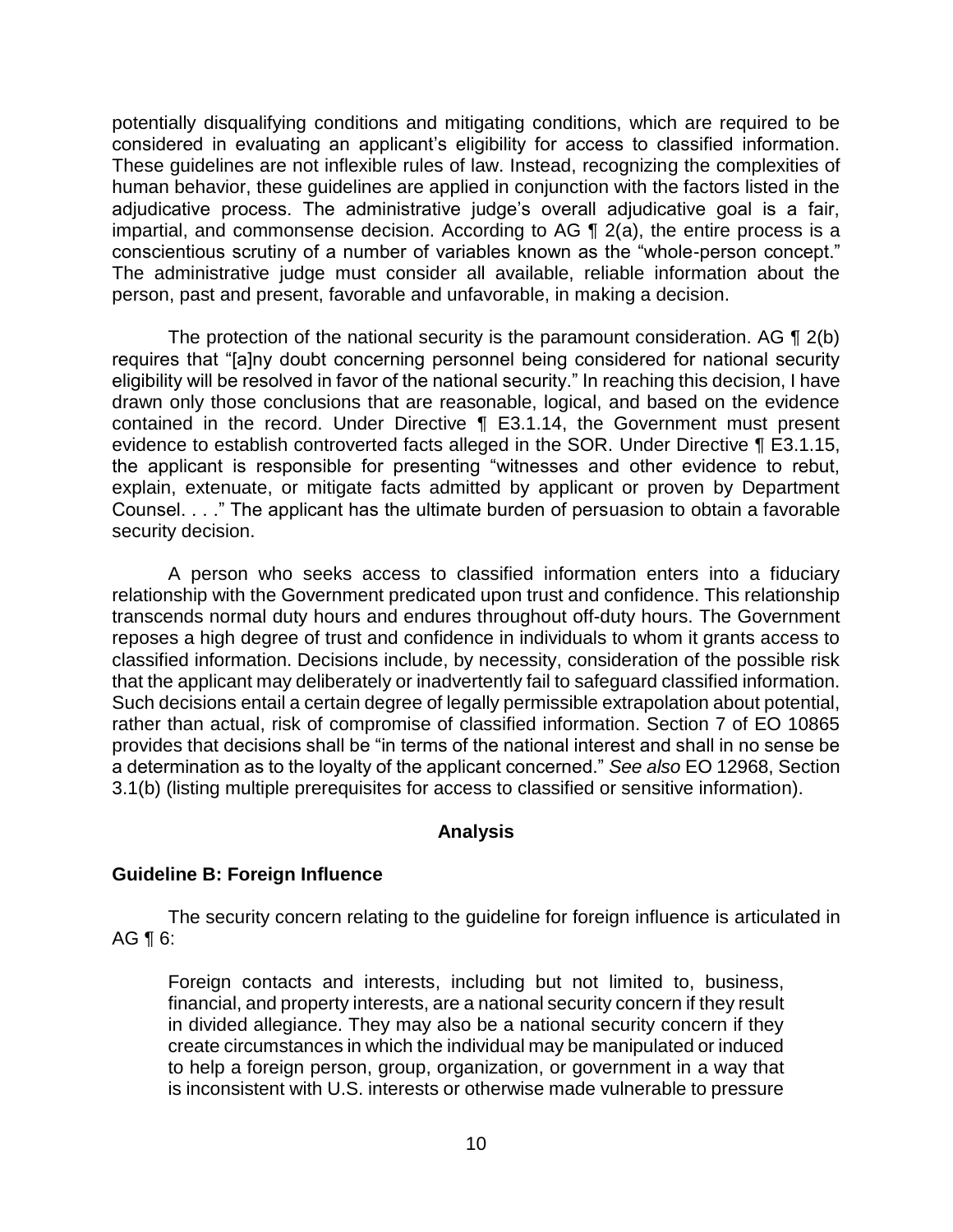or coercion by any foreign interest. Assessment of foreign contacts and interests should consider the country in which the foreign contact or interest known to target U.S. citizens to obtain classified or sensitive information or is located, including, but not limited to, considerations such as whether it is is associated with a risk of terrorism.

 Applicant's stepmother, two stepbrothers, and a cousin are resident citizens of Pakistan. Review of Applicant's foreign contacts and connections to determine whether they present a heightened risk under AG ¶ 7(a) or create a potential conflict of interest under AG ¶ 7(b). Disqualifying conditions AG ¶¶ 7(a) and 7(b) provide:

(a) contact, regardless of method, with a foreign family member, business or professional associate, friend, or other person who is a citizen of or resident in a foreign country if that contact creates a heightened risk of foreign exploitation, inducement, manipulation, pressure, or coercion; and

(b) connections to a foreign person, group, government, or country that create a potential conflict of interest between the individual's obligation to protect classified or sensitive information or technology and the individual's desire to help a foreign person, group, or country by providing that information or technology.

Not every foreign contact or tie presents the heightened risk under AG ¶ 7(a). The "heightened risk" denotes a risk greater than the normal risk inherent in having a family member living under a foreign government. The nature and strength of the familial ties and the country involved (*i.e.*, the nature of its government, its relationship with the United States, and its human rights record) are relevant in assessing whether there is a likelihood of vulnerability to coercion. The risk of coercion, persuasion, or duress is significantly greater if the foreign country has an authoritarian government; a close friend or family member is associated with, or dependent on, the foreign government; or the country is known to conduct intelligence operations against the United States. In considering the nature of the foreign government, the administrative judge must take into account any terrorist activity in the country at issue. *See generally* ISCR Case No. 02-26130 at 3 (App. Bd. Dec. 7, 2006).

 Pakistan is a major non-NATO ally of the United States. The United States and Pakistan work closely on a wide array of issues, including efforts to stabilize Afghanistan, counterterrorism, energy, trade, and investment. The United States is one of the largest sources of foreign direct investment in Pakistan, and remains Pakistan's largest export market. Guideline B concerns are not limited to countries hostile to the United States. Even friendly nations may have interests that are not completely aligned with the United States. The Appeal Board has long held that "[t]he United States has a compelling interest in protecting and safeguarding classified information from any person, organization, or country that is not authorized to have access to it, regardless of whether that person, organization, or country has interests inimical to those of the United States." *See* ISCR Case No. 02-11570 (App. Bd. May 19, 2004).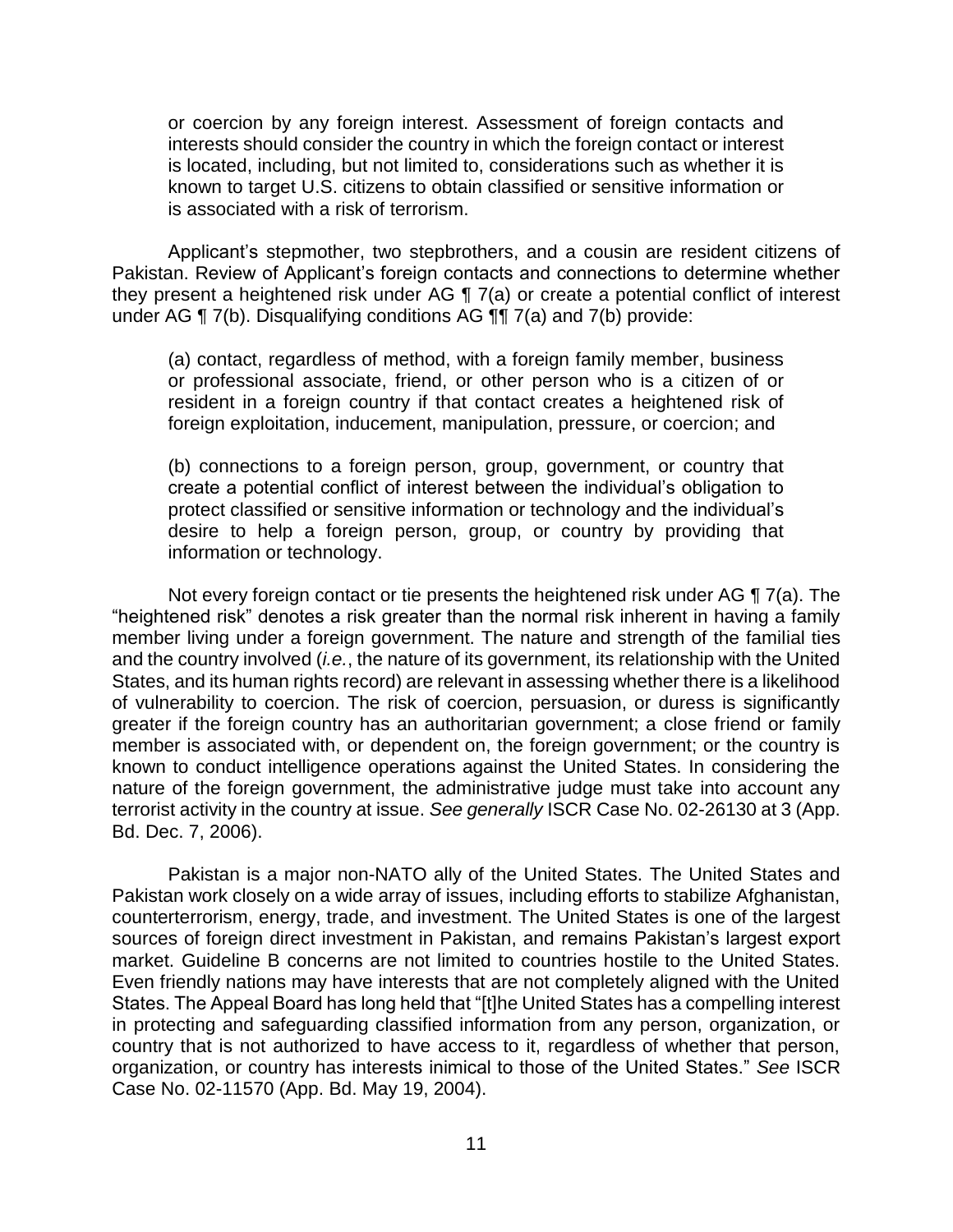The interests of the two countries have not always been aligned. Due to Pakistan's failure to take decisive and irreversible action against externally-focused militant groups and United Nations-designated terrorist organizations operating within its territory, the United States suspended security assistance to Pakistan in January 2018, with narrow exceptions in U.S. national security interests. In January 2019, the U.S. Director of National Intelligence told a Senate panel that Pakistan is recalcitrant to deal with militant groups. It remains a safe haven for numerous Islamist extremist and terrorist groups. Although the Pakistani government voiced support for political reconciliation between the Afghan government and the Afghan Taliban, it did not restrict the Afghan Taliban and Haqqani Network from operating in Pakistan and Afghanistan using Pakistan-based safe havens.

 Pakistan was not reported to conduct intelligence operations against the United States. However, Pakistan has serious human rights problems and is at significant risk of terrorist activity within its borders. The risk of terrorism in Pakistan has led the U.S. State Department to continue to advise travelers to exercise increased caution when in the country and to not travel to certain areas of Pakistan.

 in Pakistan. Applicant's father remarried after Applicant came to the United States, and Applicant did not establish strong bonds of affection or obligation to his stepmother or her sons. As of his August 2015 SF 86, Applicant reportedly had monthly contact with his stepmother; only in-person contact with one stepbrother, which occurred less than annually; and annual in-person contact with the other stepbrother in Pakistan. Following the acrimonious distribution of his father's estate in 2019, he has no ongoing contact with them. Applicant does not appear to be at heightened risk of undue foreign influence because of his stepmother and stepbrothers' residency and citizenship in Pakistan. Applicant's connections to his step-relatives are not seen as creating a potential conflict of interest. There is no indication that Applicant would jeopardize classified information to Applicant had limited contact over the years with his stepmother and stepbrothers protect them.

 Applicant did not elaborate about his personal relationship with his cousin in Pakistan. He did not list her as a foreign contact on his SF 86 and stated in response to the SOR that he has "infrequent interactions with her." What is known is that he relies on his cousin to oversee and maintain his real estate in Pakistan. He has given his cousin authority to execute contracts on his behalf regarding repairs and rental issues in Pakistan. After ownership of the house was transferred to Applicant in 2016, his cousin was a signatory to his rupee account in Pakistan, although he has since had her removed before his December 2021 hearing because repairs were being made to his property in have more than casual contact with her were it not for his house. Because his contact with her centers on his property, the evaluation of the risk of undue foreign influence or of a potential conflict of interest with respect to his cousin depends largely on whether his because of the tax problems it was causing her. Applicant called his cousin a week or so Pakistan. It is unclear whether Applicant would maintain a relationship with his cousin or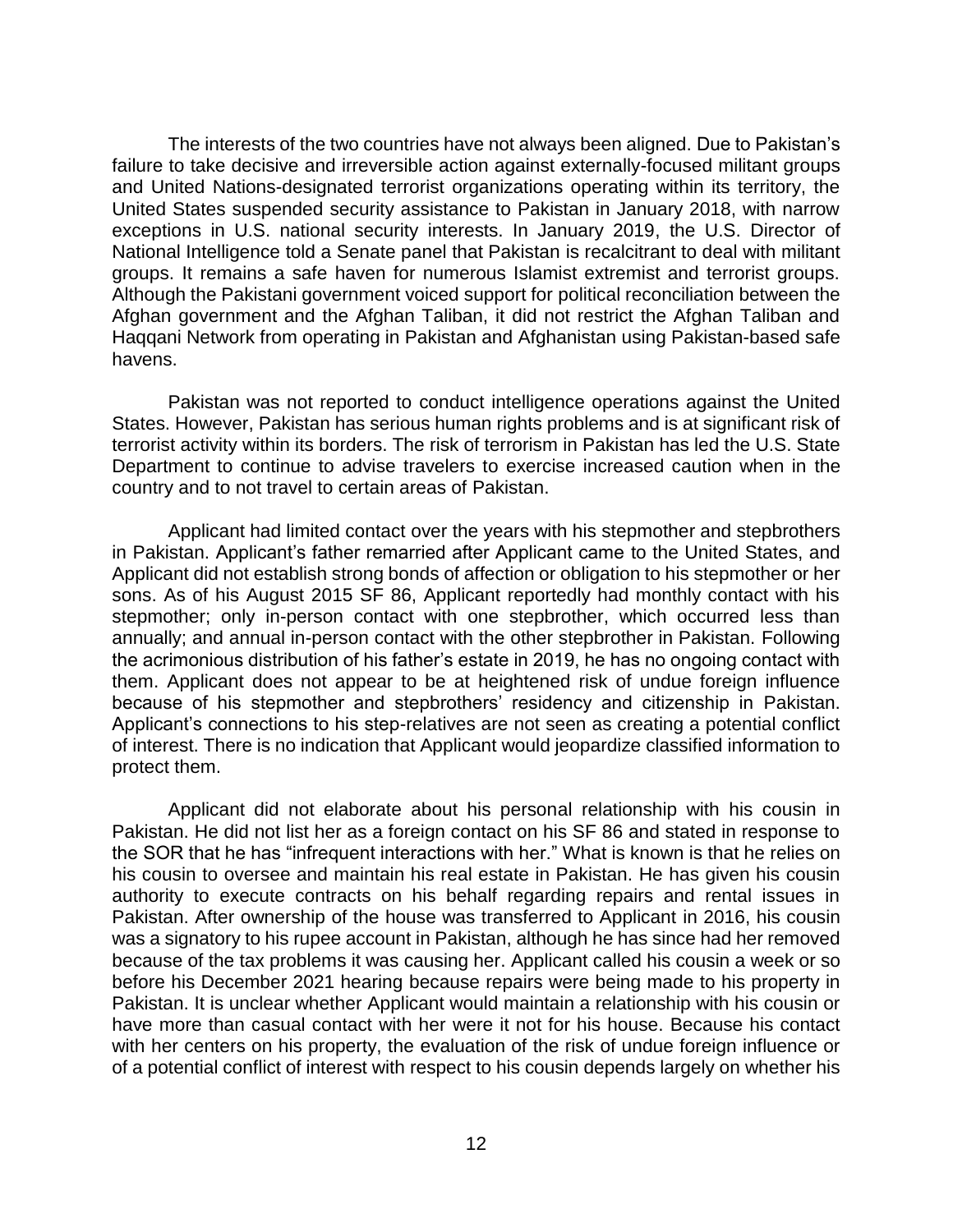foreign financial and property interests present a heightened risk under AG ¶ 7(f), which provides:

(f) substantial business, financial, or property interests in a foreign country, or in any foreign owned or foreign-operated business that could subject the individual to a heightened risk of foreign influence or exploitation or personal conflict of interest.

Applicant recently listed his house in Pakistan for sale for more than \$2 million. He was not more specific about the asking price, but indicated that he would accept \$2 million, the current market value of his foreign property. His spouse owns two plots of land, whose market value has appreciated to between \$250,000 and \$300,000. Applicant asserts that his and his spouse's foreign assets are "not important to their overall financial situation." This appears to be so with respect to their bank assets in Pakistan. Applicant has two bank accounts in Pakistan with about \$6,400 in total deposits. His spouse has about \$2,000 on deposit in a bank account in Pakistan. These assets are minimal. However, their real estate interests implicate AG ¶ 7(f). They are of substantial value, and it is conceivable that Applicant's activities on behalf of the United States could come to the attention of someone seeking U.S. sensitive information. It is foreseeable that these interests could be a means through which Applicant could be subjected to foreign influence. Applicant's property was once owned by his father, who held prominent positions in Pakistan's military and government in the past. The fact that his father left government service in 1984 or 1985 lessens the concern somewhat, but his father's service is a matter of historical record. Furthermore, Applicant's ownership of the property is a matter of official record in Pakistan. Applicant maintains an ID card issued by the government of Pakistan so that he can conduct financial transactions in Pakistan. While he does so because it is required by Pakistan's laws and not because he seeks to maintain official recognition of his Pakistani origin, the ID card is a means through which he could come to the attention of persons in Pakistan interested in obtaining protected U.S. information. As long as Applicant owns the property, he can be expected to contact his cousin and rely on her to deal with it for him. AGs ¶ 7(a), 7(b), and 7(e) are established.

 The following four mitigating conditions under AG ¶ 8 warrant some discussion in this case:

(a) the nature of the relationships with foreign persons, the country in which these persons are located, or the positions or activities of those persons in that country are such that it is unlikely the individual will be placed in a position of having to choose between the interests of a foreign individual, group, organization, or government and the interests of the United States;

(b) there is no conflict of interest, either because the individual's sense of loyalty or obligation to the foreign person, or allegiance to the group, government, or country is so minimal, or the individual has such deep and longstanding relationships and loyalties in the United States, that the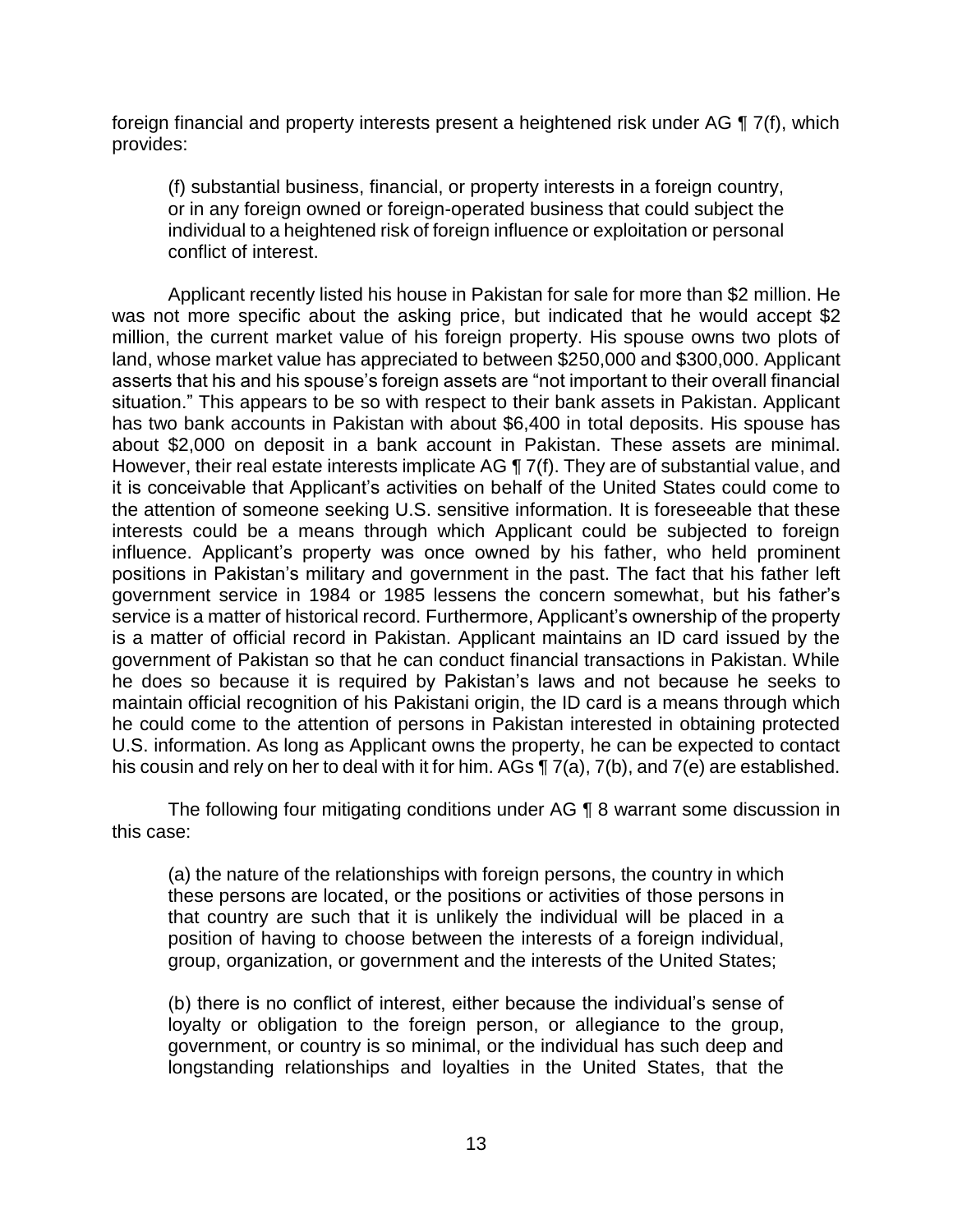individual can be expected to resolve any conflict of interest in favor of the U.S. interest;

(c) contact or communication with foreign citizens is so casual and infrequent that there is little likelihood that it could create a risk for foreign influence or exploitation; and

(f) the value or routine nature of the foreign business, financial, or property interests is such that they are unlikely to result in a conflict and could not be used effectively to influence, manipulate, or pressure the individual.

 Concerning AG ¶ 8(a), although Pakistan has been designated as a major non- NATO ally by the United States, Pakistan has not always acted in U.S. interests, as evidenced by its failure to restrict the Afghan Taliban and Haqqani Network from operating in Pakistan in Pakistan-based safe havens. Pakistan remains at serious risk of terrorist activity throughout its borders, and the country has a problematic human rights record. a culture of impunity among perpetrators, whether official or unofficial. AG ¶ 8(a) does not There is a lack of government accountability, and abuses often go unpunished, fostering apply.

 In evaluating whether Applicant has "such deep and longstanding relationships and loyalties in the United States" to trigger AG ¶ 8(b) in mitigation, it is noted that Applicant has not exhibited or expressed any preference for Pakistan over the United States. He served as an officer in Pakistan's military decades ago, but primarily because he wanted to pursue his engineering degree at a college funded in part by the U.S. military. Some of his instructors were active duty members of the United States military. Applicant earned his master's degree in the United States. He and his spouse, both natives of Pakistan, chose to make their permanent home in the United States. They became naturalized U.S. citizens, and their three children were born and educated in the United States.

 Applicant has operated his own consulting business in the United States since about 1984. In June 2004, he began contributing to the U.S. defense effort as a contractor to a federally-funded laboratory. He worked there with a secret security clearance until August 2012, when he resigned because the company no longer wanted to pay him as a business. Since then, he has worked as a contractor at another laboratory with DOD contracts, and maintained his security clearance eligibility.

 In addition to his work income, Applicant has about \$100,000 in an individual retirement account in the United States. He and his spouse own their home, which they purchased around July 1996. They have about \$1 million in equity in the property, which has a current value of approximately \$1.5 million. There is no indication that Applicant plans to return to Pakistan to live. The home gifted to him by his father is up for sale. His family ties to Pakistan at this point are limited to the cousin overseeing his property for him. Applicant's spouse, children, and sisters are all resident citizens of the United States. With the death of his father in 2018 and the settlement of his father's estate in 2019,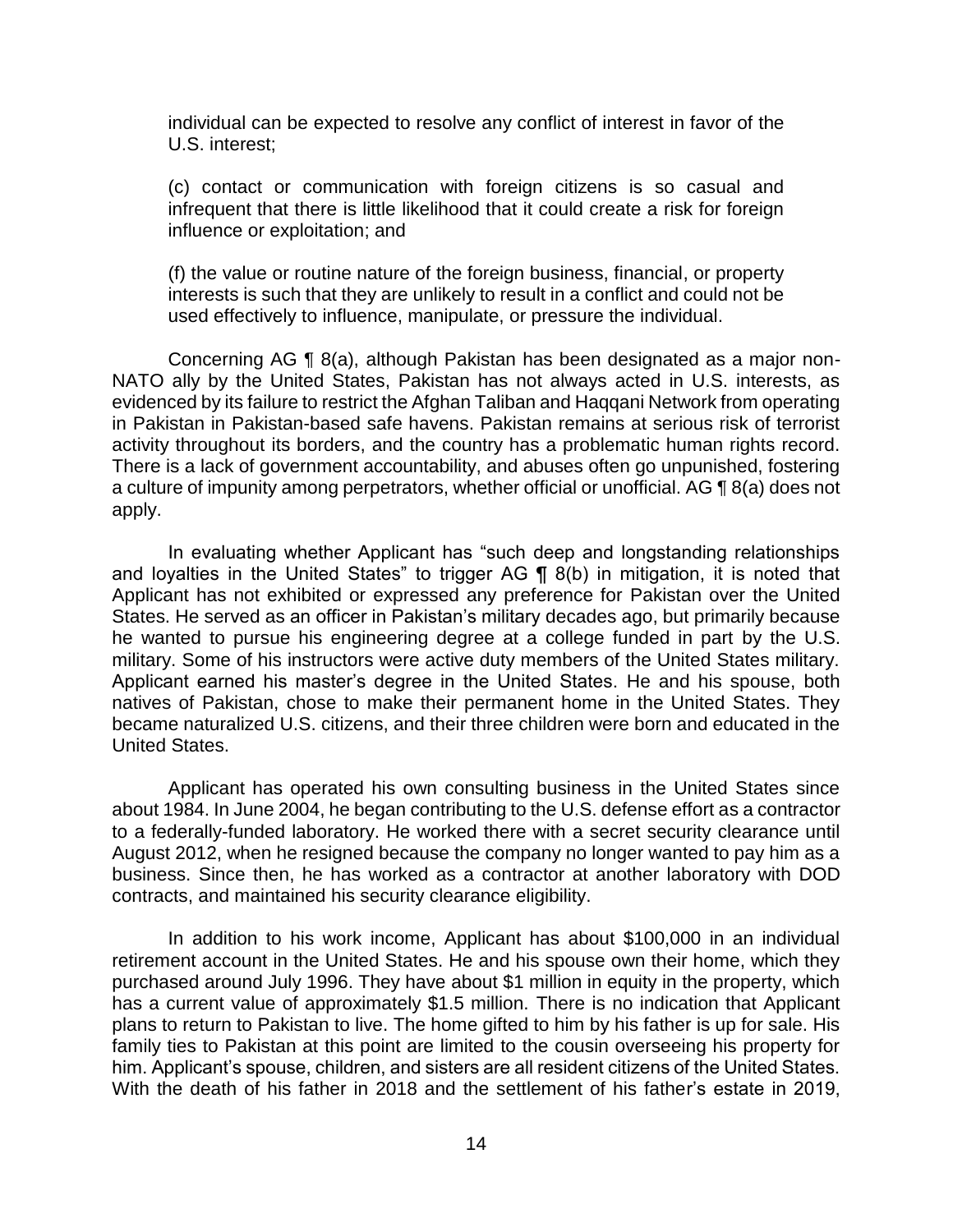Applicant does not currently have any plans to travel to Pakistan in the future. AG  $\P$  8(b) has some applicability.

AG ¶ 8(c) is established in mitigation of the contacts he had with his stepmother and stepbrothers when he was in contact with them. While his communications with his cousin may be infrequent, they cannot fairly be deemed casual because they involve his substantial property asset in Pakistan. AG  $\P$  8(c) does not apply to his contacts with his cousin.

AG ¶ 8(f) applies to Applicant's and his spouse's bank deposits in Pakistan which total less than \$10,000. However, the value of their real estate assets in Pakistan is considerable, even when compared to their U.S. interests. Applicant and his spouse have about \$1 million in equity in their home in the United States. Apart from a \$100,000 individual retirement account, Applicant did indicate that he holds other assets. I cannot speculate as to the extent of any savings or checking assets in the United States. Applicant also provided no details about his current income, either from his work in the economic sense to continue to rent out the property in Pakistan. In the fall of 2021, he placed the property on the market at an asking price of more than \$2 million. His spouse is not interested in selling her two plots of land now worth between \$250,000 and United States or from his rented-out units in Pakistan. He testified that it makes no \$300,000.

 In some sense, these foreign real estate assets can be considered routine. There is no indication that Applicant has any sentimental tie to the home that his father had gifted him in 2016. At present, Applicant is not willing to accept less than the market value of \$2 million for his house in Pakistan. Applicant acquired the property from his father in 2016, so after he completed his August 2015 SF 86, which placed him on notice that the DOD was concerned about foreign financial assets. There is no evidence that he tried to sell the property at that time. Instead, with his cousin's assistance, he had the property renovated into two rental units and obtained tenants. He listed the house for sale only recently, in the fall of 2021. He put the house on the market well after he received the SOR in January 2020. His actions do not suggest that the asset is of no or minimal importance to him. AG ¶ 8(f) does not apply to his and his spouse's foreign real estate assets. As long as Applicant continues to retain ownership of the house, he is likely to have ongoing contact with his cousin. The foreign influence security concerns are only partially mitigated.

## **Whole-Person Concept**

 Under the whole-person concept, the administrative judge must evaluate an applicant's eligibility for a security clearance by considering the totality of his conduct and all relevant circumstances in light of the nine adjudicative process factors in AG ¶ 2(d):

(1) the nature, extent, and seriousness of the conduct; (2) the circumstances surrounding the conduct, to include knowledgeable participation; (3) the frequency and recency of the conduct; (4) the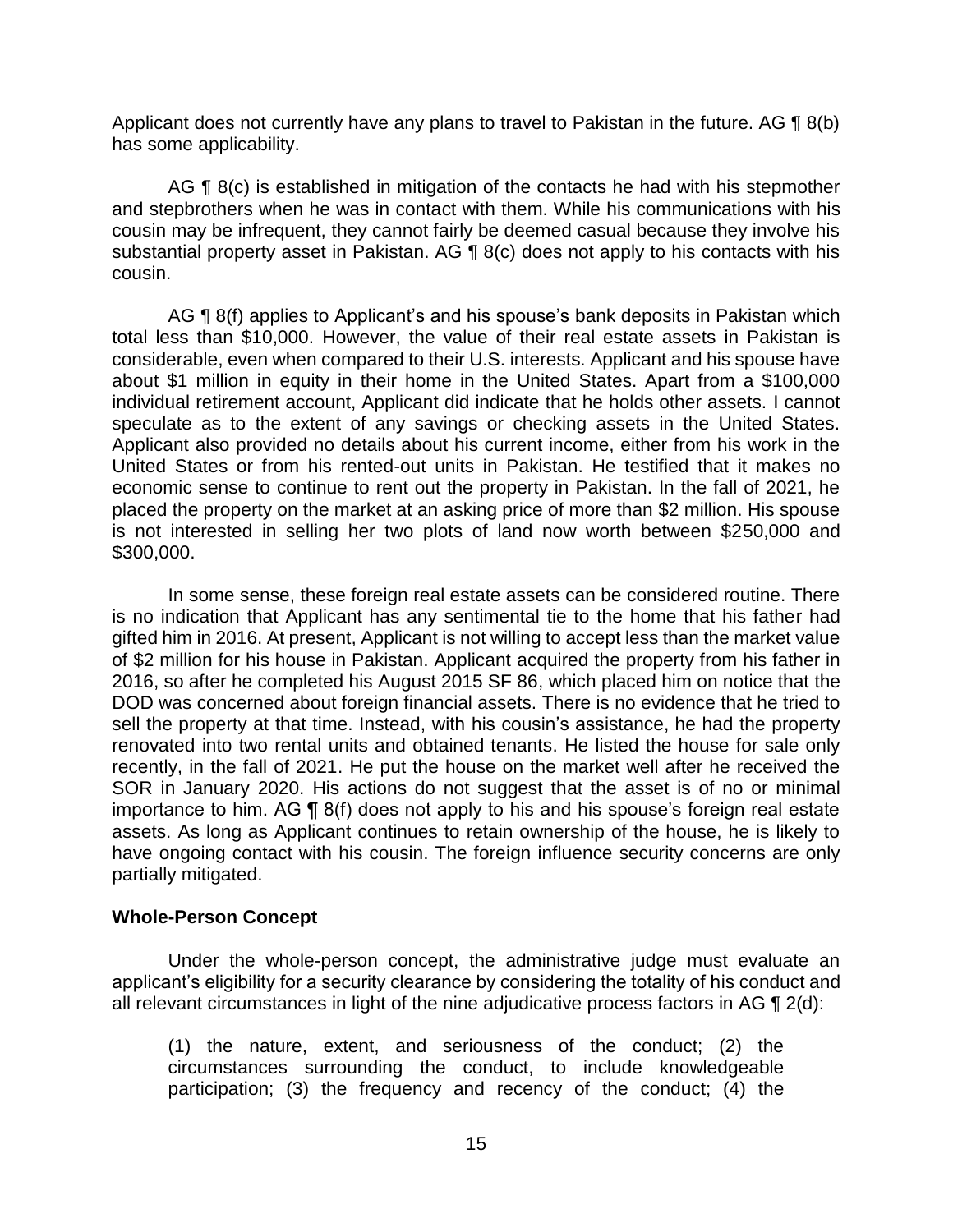individual's age and maturity at the time of the conduct; (5) the extent to which participation is voluntary; (6) the presence or absence of rehabilitation and other permanent behavioral changes; (7) the motivation for the conduct; (8) the potential for pressure, coercion, exploitation, or duress; and (9) the likelihood of continuation or recurrence.

Under AG ¶ 2(c), "[t]he ultimate determination of whether the granting or continuing of national security clearance eligibility is clearly consistent with the interests of national security must be an overall common sense judgment based upon careful consideration of the [pertinent] guidelines" and the whole-person concept. My comments under Guideline B are incorporated in my whole-person analysis.

 A guideline B adjudication is not a judgment on an applicant's character or loyalty to the United States. It is a determination as to whether an applicant's circumstances foreseeably present a security risk. *See e.g.*, ISCR Case No. 19-00831 at 5 (App. Bd. July 29, 2020). Applicant has not shown any disloyalty to the United States. He is a person of good character. His efforts to maintain contact with his father and to visit him annually or every other year show family loyalty, which is a positive character trait. Yet, his circumstances, as detailed above, are such that he could be placed in an untenable position of having to choose between competing interests.

 is no evidence that he has failed to comply with any security practices or procedures. That information weighs in his favor. At the same time, it does not compel the continuation of security clearance eligibility. The Appeal Board reiterated in ISCR 17-04278 that "[e]ven those persons with good security records can encounter circumstances in which they could be subjected to pressure for find themselves in a conflict between their own legitimate interests and the security interests of the U.S." It is well settled that once a concern arises regarding an applicant's security clearance eligibility, there is a strong presumption against the grant or renewal of a security clearance. *See Dorfmont v. Brown*, 913 F. 2d 1399, 1401 (9th Cir. 1990). Based on the evidence of record, it is not clearly consistent with the interests of national security to grant or continue security clearance Applicant has held a DOD secret clearance since approximately July 2005. There eligibility for Applicant at this time.

## **Formal Findings**

 Formal findings for or against Applicant on the allegations set forth in the amended SOR, as required by section E3.1.25 of Enclosure 3 of the Directive, are:

Paragraph 1, Guideline B: AGAINST APPLICANT

Subparagraphs 1.a-1.b: For Applicant Subparagraph 1.c: Withdrawn Subparagraphs 1.d-1.e: Against Applicant Subparagraph 1.f: For Applicant Subparagraph 1.g: Against Applicant